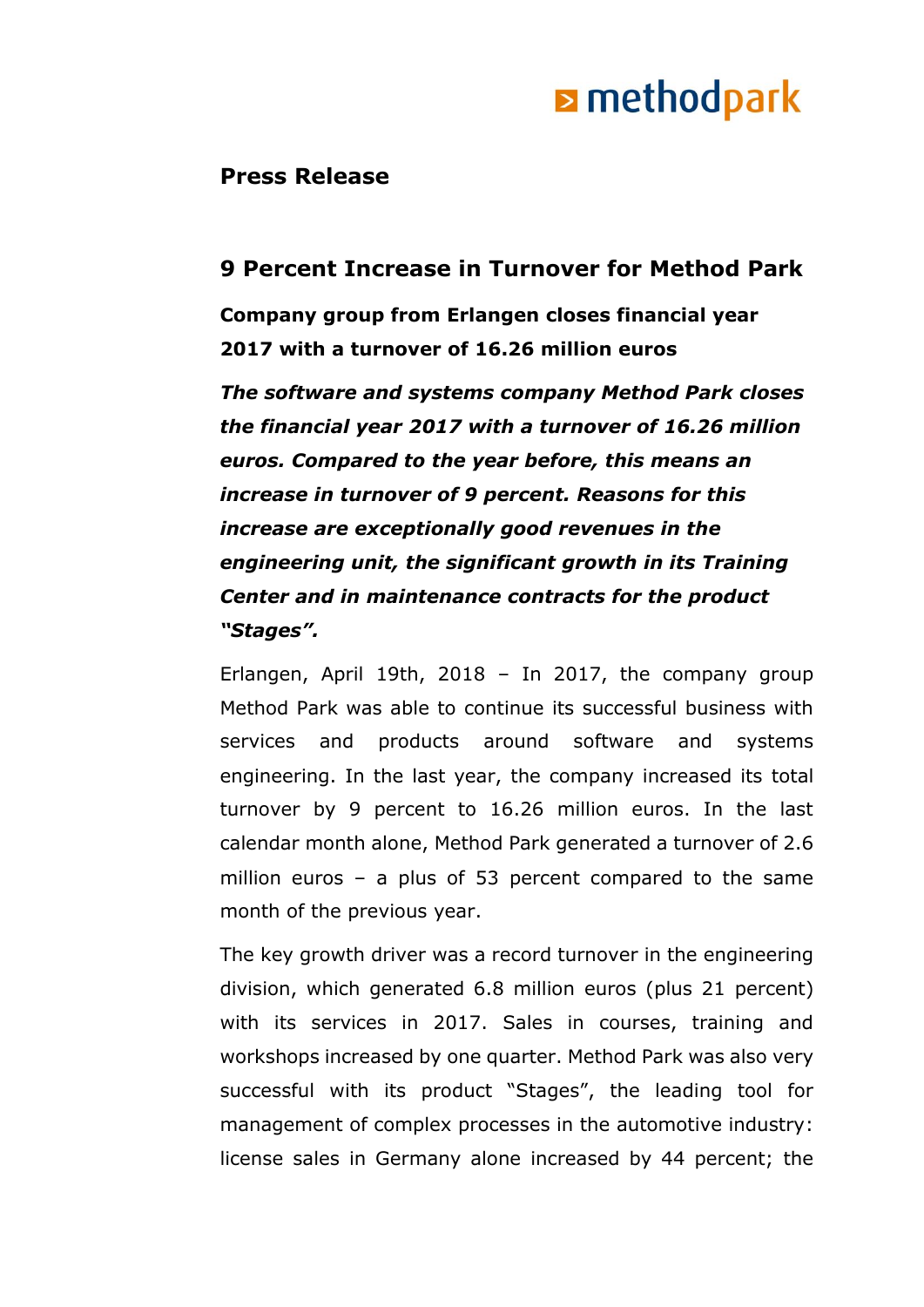# **E** methodpark

maintenance contracts of the responsible business unit reached a volume of 1.5 million euros (plus 16 percent).

As in previous years, sales focused on the engineering services (40 percent of total turnover) and the consulting and training services of Consulting (36 percent) in 2017. The products division "Stages" contributed 24 percent to the total turnover.

The Method Park group mainly generated these sales in Europe (87 percent). The company, however, particularly focused on the Asian market in the last year. Method Park CEO Prof. Bernd Hindel summarizes: "Our efforts there paid off! With a plus of 97 percent, Asia was the bestselling continent for us."

The Method Park group owes this success particularly to its employees. At the reporting date of December 31st, 2017, the company employed 167 persons – 6 percent more than the year before. This number includes 22 paid working students, who contribute to individual projects in parallel to their studies. Furthermore, five trainees have received their vocational training at Method Park.

*Number of characters (spaces included): 2.423*

### **About Method Park**

Method Park is specialist for innovative software and systems engineering in the safety-critical environments of the medical and automotive industries. Method Park's portfolio includes consulting and engineering services, a comprehensive training program and the process management tool "Stages".

Method Park was founded in 2001. On a worldwide basis, the company has coached its customers on process optimization, compliance to industryspecific standards and legal regulations. It has also consulted on the management of projects, products and quality assurance. Method Park offers a practice-based training program on all current topics of software and systems engineering. Method Park offers training at its locations in Germany and other European countries, the US and Asia.

With "Stages", Method Park offers an individually customizable process management tool which supports its users on the definition, communication and application of complex processes.